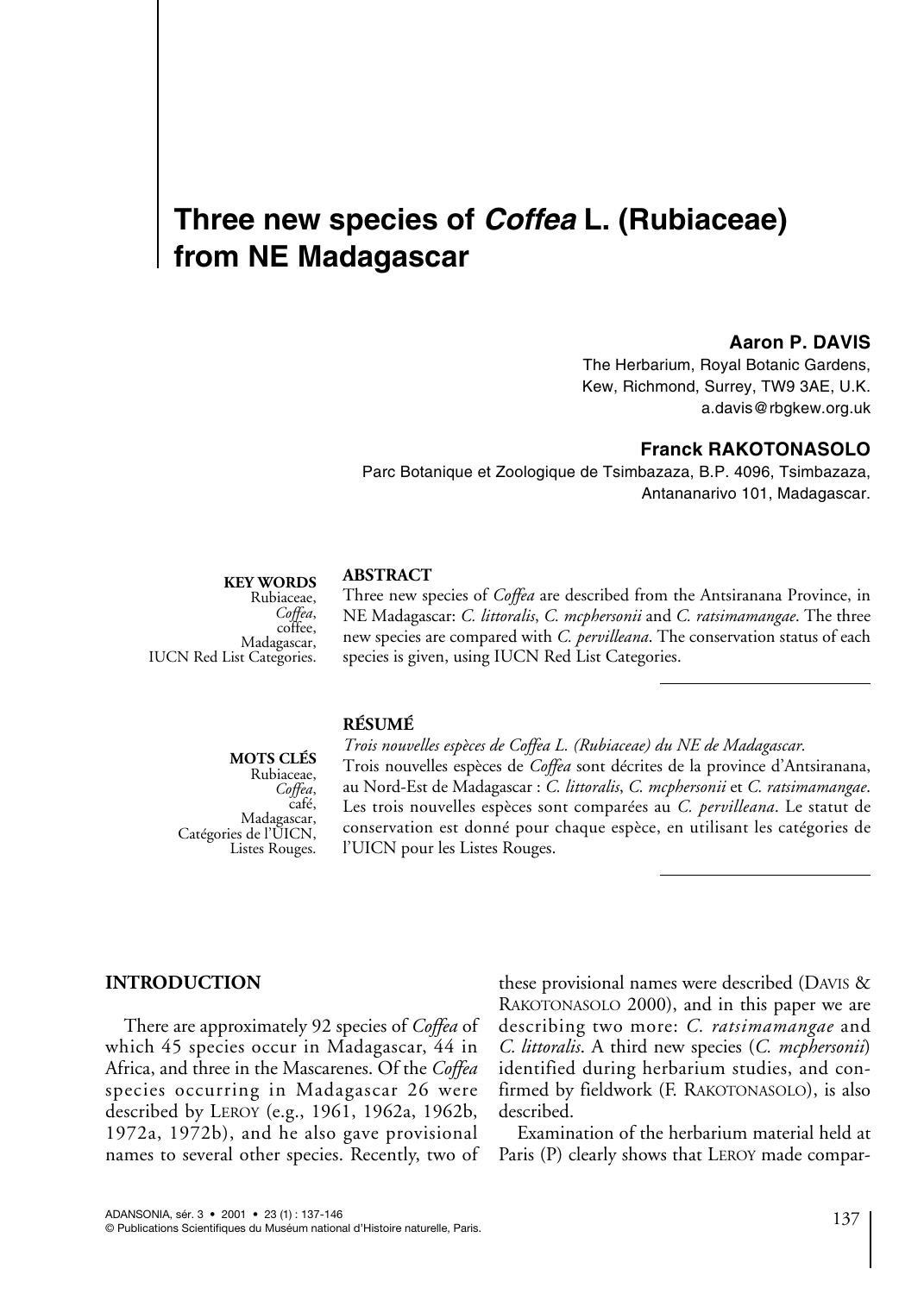isons between *C. ratsimamangae*, *C. littoralis* (= *C. vohemarensis* J.-F. Leroy ined.), and *C. pervilleana* (Baill.) Drake. It is likely that this association was made on the basis of three shared morphological features: small leaves, hairy domatia, and the presence of an apiculum at the apex of each inter-petiolar stipule. The key to species, diagnoses, and descriptions presented in this paper describe how these three species (and *C. mcphersonii*) differ from each other.

In Madagascar the genus *Coffea* occurs in humid and sub-humid evergreen forests, and in seasonally dry deciduous forests. The highest diversity of species occurs in the humid and subhumid forests, which are found in eastern Madagascar. The three new species described here are endemic to the NE part of the Antsiranana Province, in NE Madagascar.

# **MATERIALS AND METHODS**

Herbarium material of *Coffea* was consulted at the Département de Botanique, Parc de Tsimbazaza, Antananarivo (TAN), the Muséum National d'Histoire Naturelle, Paris (P), Recherches Forestières et Piscicoles, Antananarivo (TEF), and the Royal Botanic Gardens, Kew (K). Material was loaned from Missouri Botanical Garden (MO). The measurements, colours and other details given in the descriptions are mostly based on herbarium specimens, or data derived from field notes. Field observations were made for *C. ratsimamangae* and *C. mcphersonii*.

The conservation status of each species was assessed by calculating the extent of occurrence using GIS (J. MOAT pers. comm.), and applying the IUCN Red List Category criteria (IUCN 1994 — after MACE & STUART 1994). The three species assessed in this article only occur in reasonable to good quality primary forest, which is very limited in NE Madagascar. Study of species distribution and remaining primary vegetation shows that the IUCN ratings for *C. littoralis* and *C. mcphersonii* are likely to remain unchanged. Furthermore, the distribution of most *Coffea* species in Madagascar is very restricted, apart from *C. perrieri* Drake ex Jum. & H. Perrier (a widespread species occurring in riverine forest), *C. resinosa* (Hook. f.) Radlk. (a species of eastern littoral forests), and perhaps *C. grevei* (in seasonally dry forests of eastern Madagascar, roughly from Toliara to Mahajanga). Further field studies may enlarge the area of extent and area of occupancy for *C. ratsimamangae*, and therefore the conservation status of this species is given as provisional.

# **Key to three new species of** *Coffea* **and** *C. pervilleana*

| 2. Leaf apex shortly caudate to caudate; pedicel ± absent, or 0.1-0.5 mm long, bractlets absent; calyx limb        |
|--------------------------------------------------------------------------------------------------------------------|
|                                                                                                                    |
| 2'. Leaf apex acute to ± rounded, rarely very shortly caudate; pedicel always present, 3-5 mm long, bractlets pre- |
|                                                                                                                    |
| 3. Leaves broadly obovate, broadly elliptic, or ± orbicular; calyx limb with colleters; calyx and disc prominent   |
|                                                                                                                    |
| 3'. Leaves obovate or elliptic; calyx limb without colleters; calyx and disc not prominent on fruit (at            |
|                                                                                                                    |

# **1. Coffea littoralis** A.P. Davis & Rakotonas., **sp. nov.**

*Coffea vohemarensis* J.-F. Leroy ined., in sched. herb. P.

Coffeae pervilleanae (Baill.) Drake *affinis sed foliis subcoriaceis (haud chartaceis usque subcoriaceis), apicibus* *rotundis usque rarissime abrupte breviterque caudatis (haud abrupte caudatis usque caudatis), pedicello 3- 5 mm longo (non 0.1-0.5 mm longo), calycis limbo truncato usque leviter undulato (haud debilibus crenulato usque undulato) distinguenda.*

TYPUS. — *Capuron 27302-SF*, Madagascar, Est (Nord), forêt littorale au S de Vohemar, 11-19 Dec. 1966, fl. (holo-, P!; iso-, K!, P!, TEF!).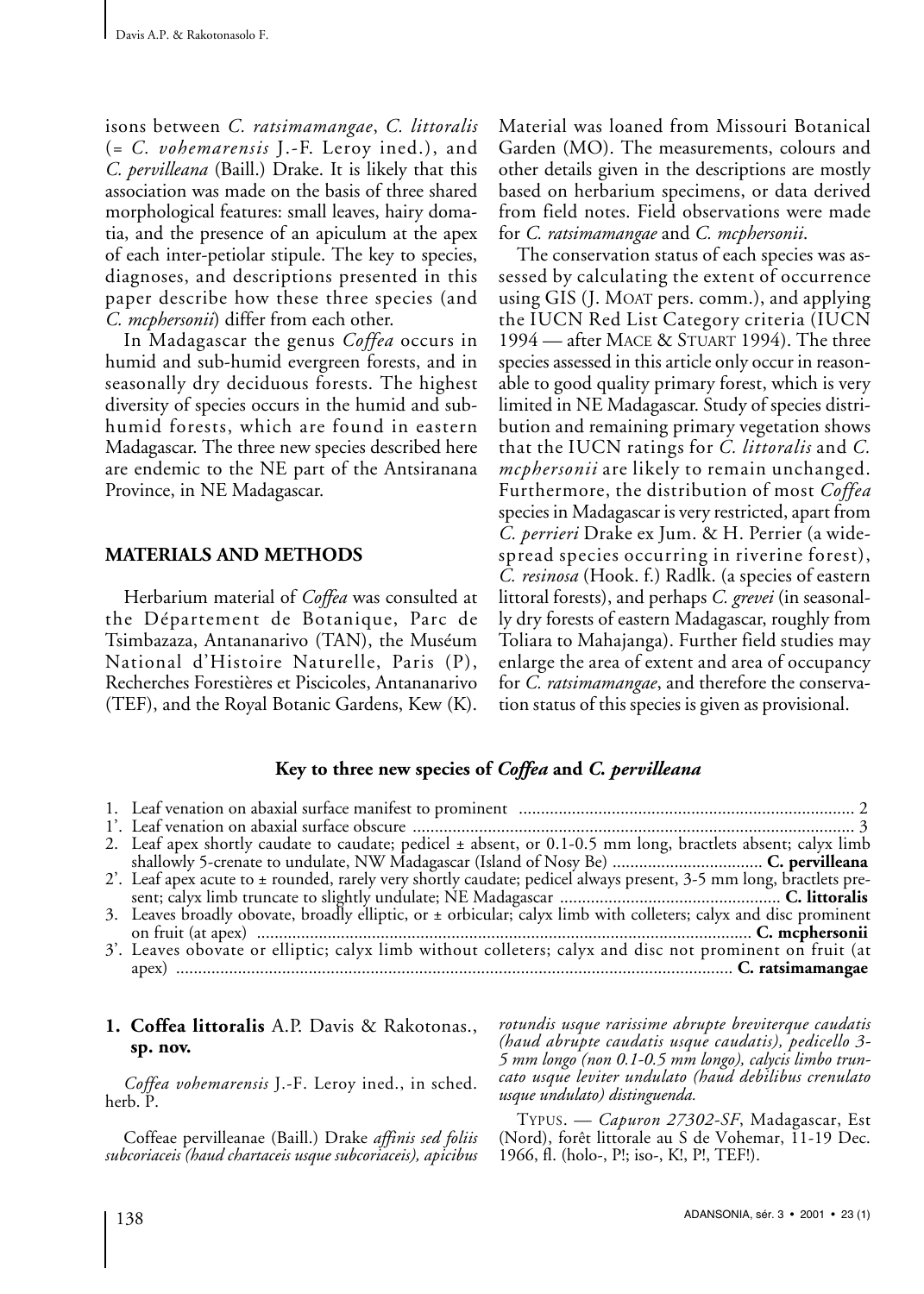Treelet or small tree, height not recorded, dbh not recorded. Bark not seen. Branches terete, 4.5- 7 mm in diam., light brown or grey, smooth to slightly fissured. Branchlets  $\pm$  terete, 1.7-4 mm in diam., ± the same colour and texture as the branches, the young parts puberulous (hairs erect to erecto-patent, c. 0.1 mm long). Stipules ± triangular to narrowly triangular,  $0.5-1 \times 0.7$ -1 mm, stipule body glabrous but margin sometimes minutely ciliate (hairs < 0.1 mm long); apex apiculate, apiculum 0.5-1.5 mm long. Leaves broadly elliptic to broadly ovate,  $(2.4-)3.2-3.5(-4.7) \times (1.4-)1.9-2.8(-3.3)$  cm, subcoriaceous; petioles 2.5-3.5 mm long; base rounded to obtuse; margins flat to revolute; apex acute to  $\pm$  rounded, rarely very shortly caudate; abaxial surface: midrib prominent; secondary veins ± prominent, 4-5 pairs, ascending at an angle of 45° to 60°; tertiary venation manifest to obscure, ± reticulate; higher order venation obscure to invisible, reticulate; adaxial surface: venation more clearly manifest than the venation on the abaxial surface; domatia crypt type, sometimes absent, the orifice 0.4-0.5 mm in diam., puberulous (hairs 0.1 mm long).

Inflorescences 1-flowered, unbranched, 1 per axil, 3-5 mm long, lightly covered with a clear exudate or not at all; inflorescence axis (bearing calyculi) 2-2.5 mm long. Calyculi 3, the basal calyculus often falling, ± sessile, subcoriaceous, glabrous to puberulous (hairs 0.1 mm long), margins minutely ciliate (hairs c. 0.1 mm long); basal  $[1<sup>st</sup>]$  calyculus 0.8-1.1  $\times$  0.9-1.2 mm, lobes not seen; middle  $(2<sup>nd</sup>)$  calyculus 1-1.2  $\times$  1.1-1.5 mm, stipular lobes shallowly triangular to deltate, c. 0.3  $\times$  0.8 mm, foliar lobes  $\pm$  triangular to elliptic, c.  $0.3 \times 0.2$  mm; upper calyculus (3<sup>rd</sup>) 1.9-2  $\times$  1.5-1.7 mm, stipular lobes deltate to triangular, c. 0.4-  $0.7 \times 0.4$ -0.7 mm, foliar lobes  $\pm$  triangular to elliptic, c.  $0.3$ - $0.4 \times 0.2$  mm; internal surfaces of calyculi sparsely covered with colleters; colleters white, narrowly conical, 0.1-0.2 mm long.

Flowers 5-merous; pedicel (0.7-)1-3 mm long, with 3-5 bractlets; bractlets alternate  $0.2$ - $0.4 \times 0.4$ -0.5 mm, often splitting in fruit, margins coarsely fimbriate to irregularly denate. Calyx (hypanthium)  $\pm$  obconical, 1.1-1.3  $\times$  1.2 mm; calyx limb truncate to slightly undulate, margin glabrous or minutely ciliate (hairs c. 0.1 mm long); disc low

domed, entire. Corolla 10-12 × 10-15 mm; corolla tube 8-9 mm long; corolla lobes  $7-8.5 \times 3.5-4$  mm. Stamens: filaments 1.2-1.5 mm long; anthers 4.5- 5 mm long. Style 11-13 mm long; stigma lobes 2- 2.5 mm long.

Fruits ellipsoid to obovoid, entire or slightly bilobed,  $10-12 \times 6-8$  mm; pedicel 3-5 mm long, calyx limb indistinct, disc prominent, apex rather corky, colour at maturity not known. Seeds elliptic to obovate in outline,  $9.5-11 \times 4.5-5.8$  mm, whitish brown to pale brown (when dry). — Fig. 1.

DISTRIBUTION. — Endemic to Madagascar. Occurring in NE Madagascar, Antsiranana Province, only known from littoral forests in the vicinity of Iharana (Vohemar). — Fig. 4.

HABITAT AND ECOLOGY. — Evergreen, humid, littoral forest, including forest on stabilized dunes and swamp forest. On unconsolidated sands: sandy soils, marine sands. Altitude 0-50 m. Locally infrequent.

PHENOLOGY. — Flowering November to December, and fruiting in March, but relatively few specimens seen.

CONSERVATION STATUS. — IUCN Red List Category: **Critically Endangered** (CR B2 a-e). No populations (based on specimen collections) within current scheme of protected areas; total extent of occurrence less than 10 km2.

PARATYPES.—MADAGASCAR, *Prov. Antsiranana*: *Capuron 27432*-*SF*, Est (Nord), forêt d'Andaingo, sur vieilles dunes, au sud de la rivière d'Andripatra, au N de Vohemar, 16 Mar. 1967, fr. (K, P, TAN); *coll*. *ignot. A. 979 (herb. Leroy II-54),* forêt littorale d'Analabe derrière terrain d'aviation Vohemar, 19 Nov. 1970, ster. (P); *coll. ignot*. *A. 977 (herb. Leroy II-47),* forêt au N de Vohemar, au S rivière d'Andripatra, 17 Nov. 1970, ster. (P); *coll. ignot*. *A. 977 (herb. Leroy II-52),* N de Vohemar, 17 Nov. 1970, ster. (P).

J.-F. LEROY provided this species with the provisional name of *C. vohemarensis*, which he used on herbarium specimens in the Paris herbarium (P). We agree with LEROY's circumscription of this species but we have not used the epithet *vohemarensis* because there are a number of other *Coffea* species from Vohemar, including at least one other species with small leaves. We have used the name *C. littoralis* because this species is found in littoral forests, and in other types of vegetation near the sea shore.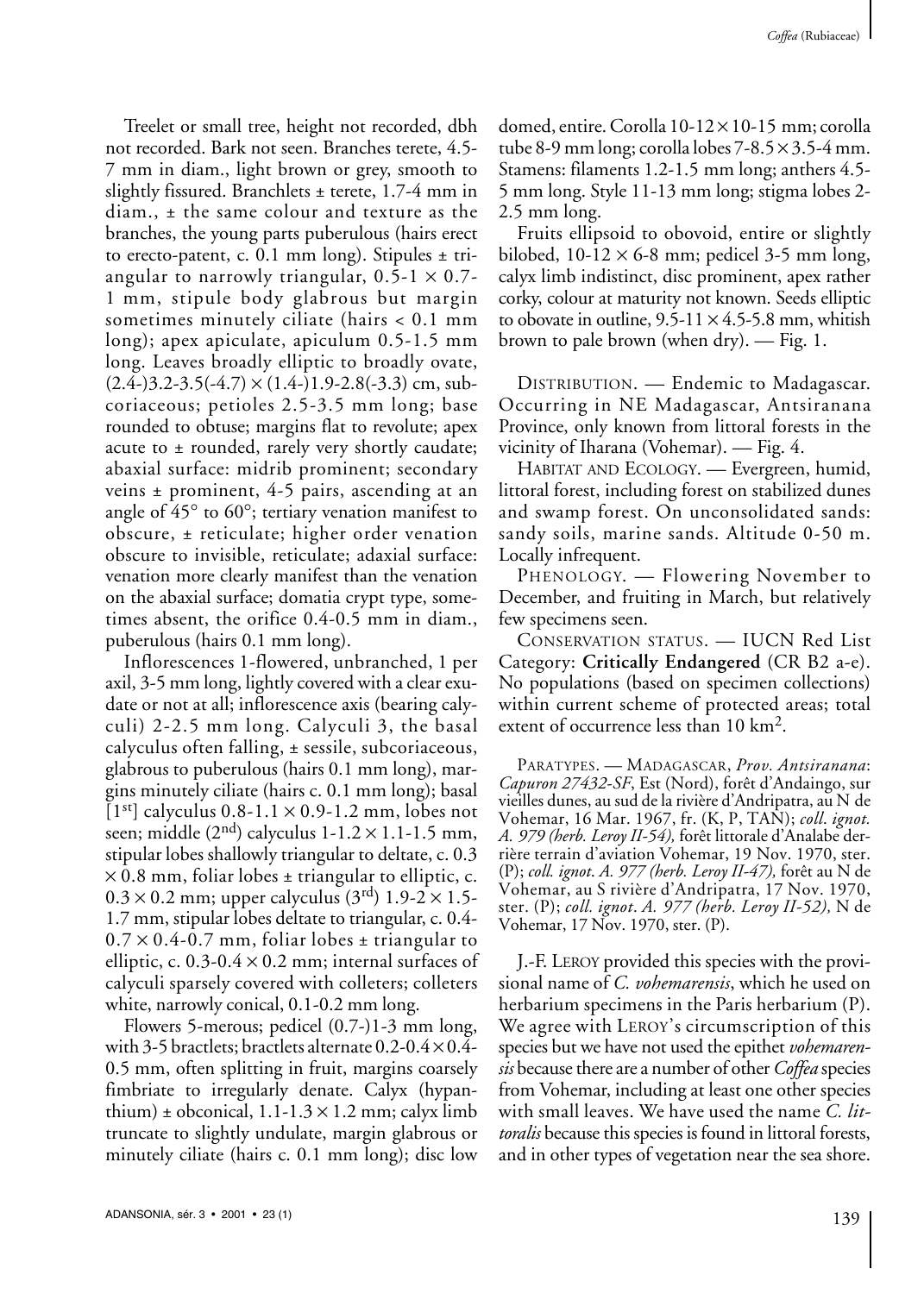

Fig. 1. — *Coffea littoralis* A.P. Davis & Rakotonas.: **A**, habit; **B**, leaf, showing position of domatia; **C**, domatia; **D**, inflorescence (showing middle and upper calyculi, and calyx); **E**, flower; **F**, infructescence; **G**, transverse section of seed; **H**, detail of pedicel, with bractlets (fruiting stage). A, *Capuron 27432-SF*; B-E, *Capuron 27302-SF*; F-H, *Capuron 27432-SF*.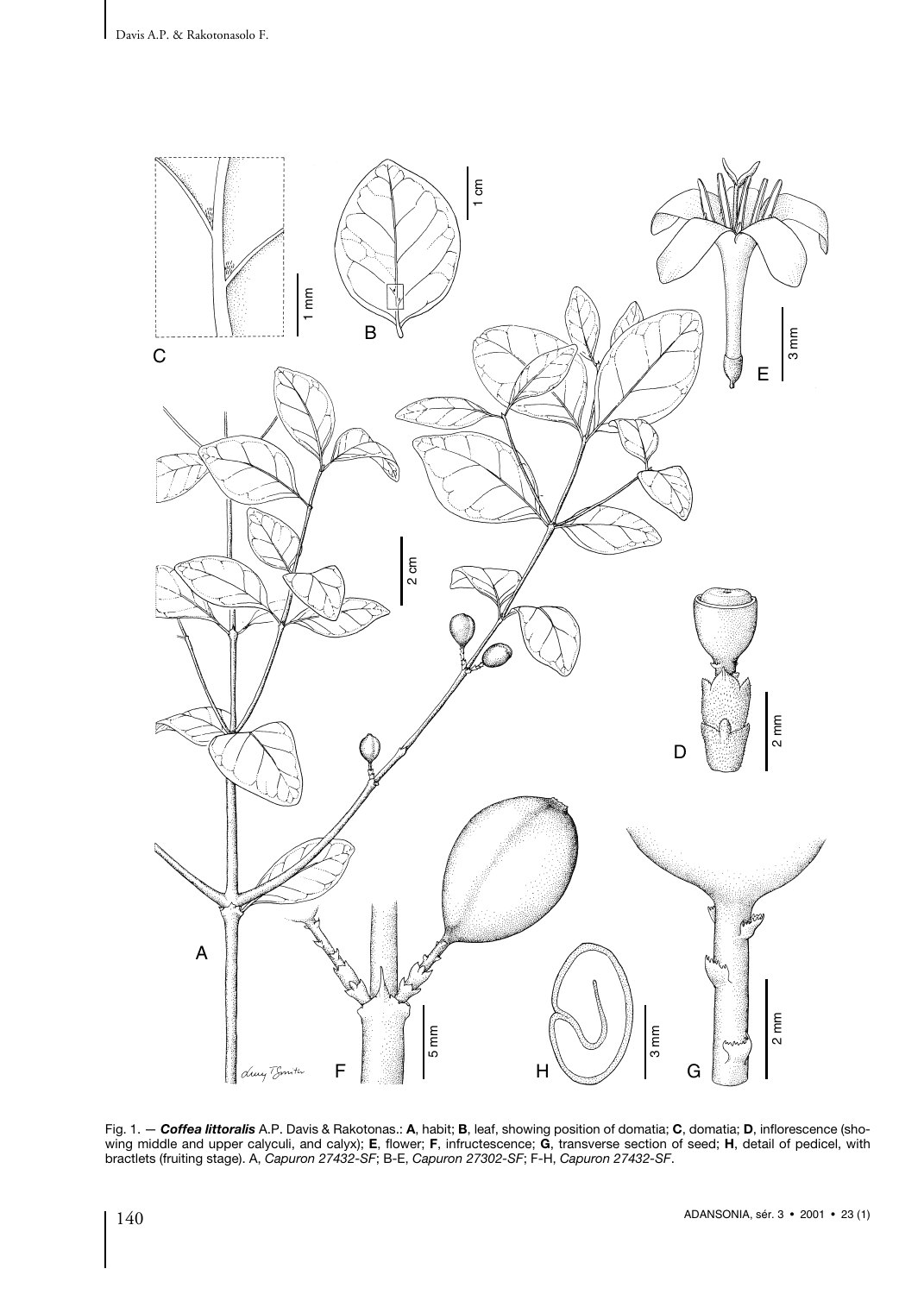# **2. Coffea mcphersonii** A.P. Davis & Rakotonas., **sp. nov.**

Coffeae pervilleanae (Baill.) Drake *affinis sed foliis late obovatis late ellipticis vel fere orbicularibus (haud ellipticis usque late ellipticis vel elliptico-obovatis vel elliptico-lanceolatis), subcoriaceis (haud chartaceis usque subcoriaceis), apicibus obtusis usque rotundis vel usque rarissime abrupte breviterque caudatis (haud abruptis caudatis usque caudatis), venis obscuris usque invisibilibus (haud manifestis usque prominentibus), calycis limbo colleteribus obsito (haud colleteribus absentibus) distinguenda.*

TYPUS. — *McPherson 14734*, Madagascar, Diego Suarez region, SE of town (due E) and SE of Ambilobe, near Daraina on road to Vohemar (Iharana), D. Meyer's Lemur study site, 200 m, 20 Dec. 1989, fl. (holo-, MO!; iso-, K!, P!, TAN!).

Treelet or small tree, c. 3.5 m high, dbh not recorded. Bark not seen. Branches terete, 4-6 mm in diam., light brown to whitish, smooth to fissured, often slightly peeling. Branchlets terete, 1.5-3 mm in diam., ± the same colour and texture as the branches, the young parts puberulous (hairs erect,  $< 0.1$  mm long). Stipules  $\pm$  triangular to narrowly triangular,  $0.8-1.7 \times 0.8-1.5$  mm, stipule body glabrous but margin minutely ciliate (hairs < 0.1 mm long); apex apiculate, apiculum 0.5-1.2 mm long. Leaves broadly obovate, broadly elliptic, or  $\pm$  orbicular, (2.4-)3.2-4.5(-5)  $\times$  (1.4-)1.8-2.6(-3.1) cm, subcoriaceous; petioles 1-2 mm long; base cuneate; margins flat to subrevolute; apex obtuse to rounded, rarely very shortly caudate; abaxial surface: midrib not prominent; secondary veins ± obscure to invisible, 4-5 pairs, ascending at an angle of c. 45° to 60°, tertiary and higher order venation invisible; adaxial surface: venation more clearly manifest than the venation on the abaxial surface; domatia crypt type, prominent, the orifice 0.4-0.5 mm in diam., pubescent (hairs 0.1-0.2 mm long).

Inflorescences 1-flowered, unbranched, 1-2(-3) per axil, 3.8-6.5 mm long, lightly covered in exudate or not at all; inflorescence axis (bearing calyculi) 3.5-5.5 mm long. Calyculi 4, the basal calyculus often falling, ± sessile, subcoriaceous to chartaceous, glabrous to puberulous (hairs < 0.1 mm long), margins minutely ciliate (hairs  $< 0.1$  mm long) or glabrous; basal  $[1<sup>st</sup>]$  calyculus  $1.2 \times 1.3$  mm, lobes not seen; middle  $(2<sup>nd</sup>)$  calyculus  $1.5-2 \times 1-1.5$  mm, stipular lobes very shallowly triangular to deltate,  $0.3{\text -}0.5 \times 0.9{\text -}1.5$  mm, foliar lobes elliptic to narrowly elliptic,  $0.7-1 \times$ 0.2-0.4 mm; middle  $(3<sup>rd</sup>)$  1.9-2.5  $\times$  1.5-1.9 mm, stipular lobes shallowly triangular to triangular,  $0.4$ -0.5  $\times$  0.9-1.1 mm, foliar lobes elliptic to  $\pm$ triangular,  $1-1.5 \times 0.6-0.8$  mm; upper (4<sup>th</sup>) calyculus mostly concealed by the upper calyculus, truncate to  $\pm$  4-lobed, 1.4-1.6  $\times$  1.4-1.6 mm, chartaceous, lobes, if present, shallowly triangular,  $0.3{\text -}0.4 \times 0.9{\text -}1$  mm; internal surfaces of calyculi sparsely covered with colleters; colleters white, narrowly conical, 0.1-0.2 mm long.

Flowers 5-merous; pedicel 0.6-1 mm long, with 2-3 bractlets; bractlets alternate semi-sheathing,  $0.2$ -0.5  $\times$  0.4-0.5 mm, often splitting in fruit, margins coarsely fimbriate to irregularly denate. Calyx (hypanthium)  $\pm$  obconical, 1.3-1.5  $\times$  1.4-1.7 mm; calyx limb truncate to 5-lobed, margin with 5-6(-7) colleters or single at the apex of each lobe, colleters white, narrowly ellipsoid to narrowly conical, 0.1 mm long, glabrous or minutely ciliate (hairs 0.1 mm long); disc domed, entire to slightly 5-lobed. Corolla 9-10 × 8-10 mm; corolla tube 4-6 mm long; corolla lobes  $5-6 \times 3.5-4$  mm. Stamens: filaments c. 1.3 mm long; anthers c. 4.5 mm long. Style c. 9 mm long; stigma lobes c. 2 mm long.

Fruits ellipsoid to oblong-ellipsoid, bilobed,  $10-12 \times 7-8$  mm, pedicel 2.5-3 mm long; calyxlimb prominent, disc prominent, apex slightly corky; colour at maturity not known. Seeds elliptic to obovate in outline,  $10-11.5 \times 4.5-5$  mm, pale brown (when dry). — Fig. 2.

DISTRIBUTION. — Endemic to Madagascar. Occurring in NE Madagascar, Antsiranana Province, in the vicinity of Iharana (Vohemar). — Fig. 4.

HABITAT AND ECOLOGY. — Evergreen humid forest. On basement rocks, including laterites. Altitude 100-450 m. Locally infrequent.

PHENOLOGY. — Flowering in December, and fruiting in February, but relatively few specimens seen.

CONSERVATION STATUS. — IUCN Red List Category: **Critically Endangered** (CR B2 a-e). No populations (based on specimen collections) within current scheme of protected areas; total extent of occurrence less than 100 km<sup>2</sup>.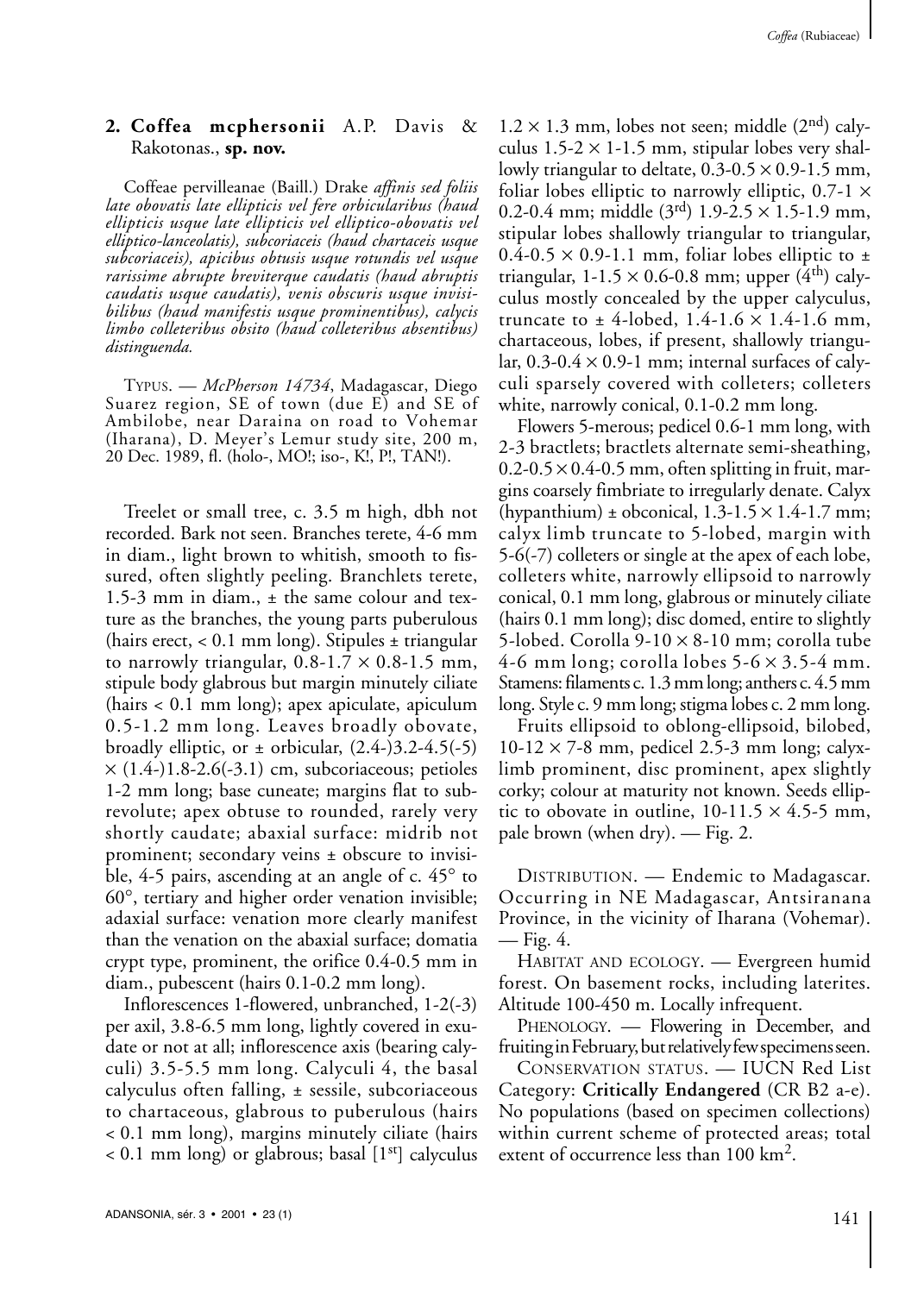

Fig. 2. — *Coffea mcphersonii* A.P. Davis & Rakotonas.: **A**, habit; **B**, leaf, showing position of domatia; **C**, domatia; **D**, inflorescence (showing calyculi and calyx); **E**, flower; **F**, calyx and style; **G**, anthers: adaxial, abaxial, and side view (from left to right); **H**, detail of one calyx lobe, with hairs and colleter; **J**, detail of calyx limb, showing colleters; **K**, infructescence. A-C, J, *McPherson 14734*; D-H,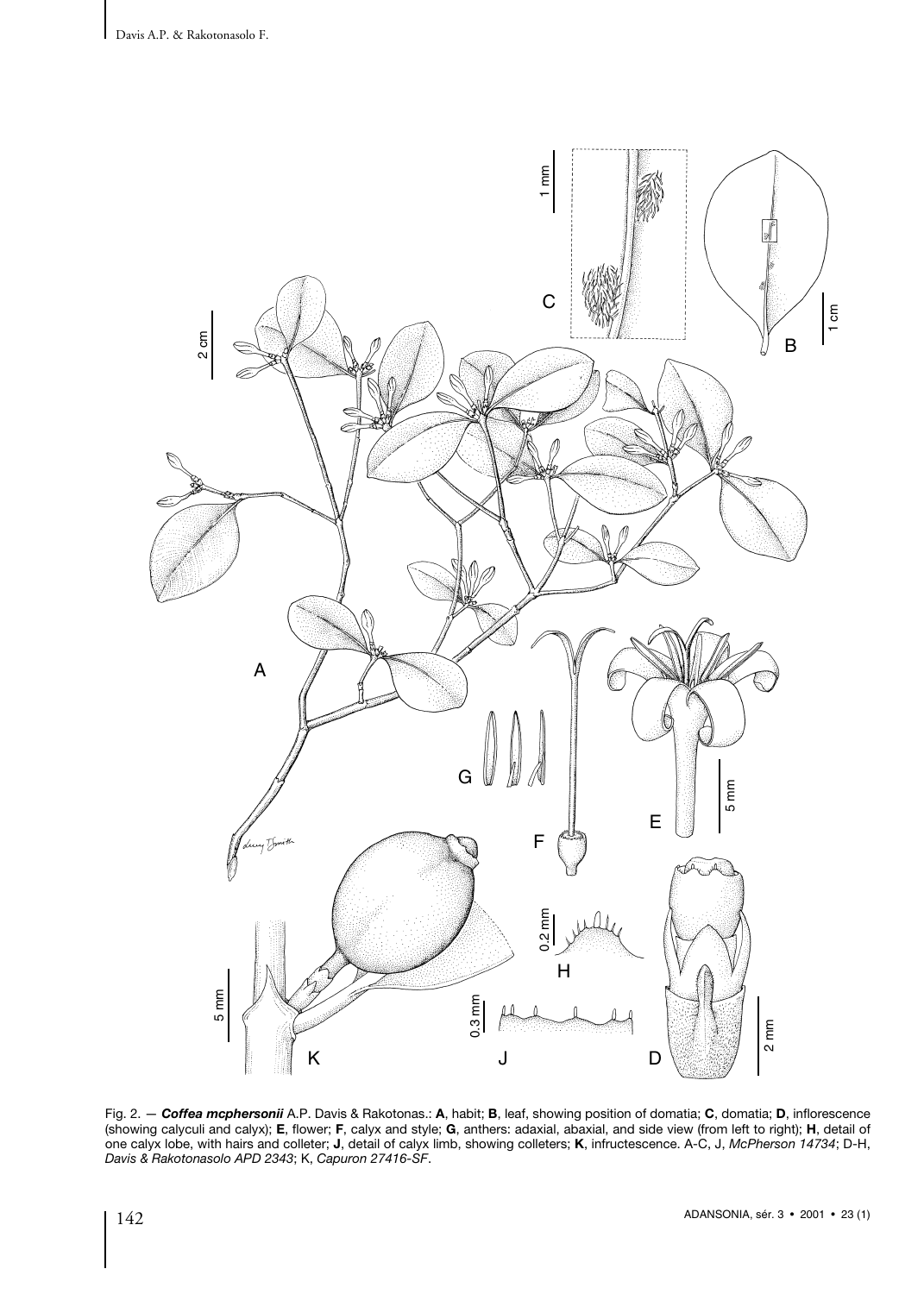PARATYPES. - MADAGASCAR, *Prov. Antsiranana*: *Capuron 27416-SF*, Ouest (Nord), versant Est massif de l'Ankarana, partie S du massif de Mafokovo, au N de Vohemar, 450 m, 12 Feb. 1967, fr. (P, TEF); *herb. Leroy II-40,* 10 km S de Vohemar, 18 Nov. 1970, ster. (P); *coll. ignot*. *A. 976 (herb. Leroy II-45),* S de Makofovo, N de Vohemar, 18 Nov. 1970, ster. (P); *Capuron 27364-SF,* Ouest (Nord), versant Est du massif de l'Ankarana, partie S du massif de Mafokovo, au N de Vohemar, 50-450 m, 17 Dec. 1966, fl. (P, TEF); *Davis & Rakotonasolo APD 2343*, Vohemar, recollected from the Coffee Research Centre at Kianjavato (*Kianjavato acc. no*. *A. 977*), date of recollection: 27 Nov. 1999, fl. (K, P, MO, TAN).

This species is named after Gordon MCPHERSON, who has collected widely in Madagascar, and made a large number of good quality specimens. A specimen collected by MCPHERSON (*McPherson 14734)* allowed us to make an adequate assessment of this species, and his collection is used here as the type.

The presence of colleters on the calyx limb is a rare feature for *Coffea* in Madagascar, and we have found only one other species with this character, namely *C. jumellei*, although this species is easily set apart from *C. mcphersonii*. *Coffea jumellei* has chartaceous leaves, a broadly acute stipule apex, paired bractlets on the pedicel, corolla lobes distinctly longer than corolla tube, and the calyx limb has more than 15 colleters on the margin. *Coffea mcphersonii* has subcoriaceous leaves, each stipule has an apiculum at the apex (0.5 to 1.2 mm long), alternate bractlets on the pedicel, corolla lobes about the same length as the tube or slightly longer, and the calyx limb has less than seven colleters on the margin.

### **3. Coffea ratsimamangae** J.-F. Leroy ex A.P. Davis & Rakotonas., **sp. nov.**

Coffeae pervilleanae (Baill.) Drake *affinis sed foliis subcoriaceis (haud chartaceis usque subcoriaceis), apicibus rotundis usque obtusis vel acutis (haud abrupte breviterque caudatis usque caudatis), venis obscuris usque invisibilibus (haud manifestis usque prominentibus), corollae tubo longo lobis superanti (haud corollae lobis tubum superantibus).*

TYPUS. — *Capuron 23171-SF*, Madagascar, Plateau de l'Ankarana, massif d'Antsandoko, au Sud d'Ambondromifehy, 22 Dec. 1963, fl. (holo-, P!; iso-, K!, TEF!).

Treelet or small tree, 2-4 m high, dbh 1.5- 2.2 cm. Bark grey-brown, smooth. Branches terete, 4-6 mm in diam., light brown to grey or whitish, smooth to slightly fissured. Branchlets terete,  $1.5-2.5(-3)$  mm in diam,  $\pm$  the same colour and texture as the branches, ± smooth, the young parts puberulous (hairs erect 0.1 mm long) or glabrous. Stipules  $\pm$  deltate to triangular, (0.7-)  $0.9-1.5 \times (0.9-11.2 \text{ mm}, \text{ stipule body glabrous})$ but margin minutely ciliate (hairs 0.1 mm long); apex apiculate, apiculum (0.3-)0.5-1 mm long. Leaves obovate or elliptic,  $(2-)2.2-4.2 \times (0.7-)0.9-$ 2.2 cm, subcoriaceous; petioles 1.5-2 mmlong; base cuneate, very slightly decurent or not; margins flat to subrevolute; apex rounded to obtuse, or acute; abaxial surface: midrib not prominent; secondary veins obscure to invisible, (3-)4-5 pairs, ascending at an angle of c. 60°; tertiary and higher order venation invisible, often turning pinkish to reddish when the leaves are folded or bruised; adaxial surface: venation usually more clearly manifest than the venation on the abaxial surface; domatia crypt type, obscure to prominent, the orifice 0.2-0.3 mm in diam., pubescent to puberulous (hairs 0.1-0.2 mm long).

Inflorescences 1-flowered, unbranched, 1(-2) per axil, 2.8-4.4 mm long, very lightly covered with a clear exudate or not at all; inflorescence axis (bearing calyculi) 2.5-3.5 mm long. Calyculi 3, the basal calyculus sometimes falling, ± sessile, subcoriaceous,  $\pm$  glabrous, the margins minutely ciliate (hairs c. 0.1 mm long) or glabrous;  $(1<sup>st</sup>)$  calyculus  $1-1.5 \times 1.3-1.6$  mm, stipular lobes deltate to triangular,  $0.5$ -0.7  $\times$  0.7-0.9 mm, the foliar lobes  $\pm$ narrowly triangular or  $\pm$  elliptic, 0.4-0.7  $\times$  0.3-0.4 mm; middle calyculus  $(2<sup>nd</sup>)$  1.5-2.5  $\times$  1.4-2 mm, stipular lobes deltate to triangular,  $0.6-1 \times 0.8-1.1$ mm, apiculate, apiculum c. 0.2 mm long, foliar lobes ± linear to elliptic, or oblanceolate to spathulate,  $0.5\n-1.4(-2) \times 0.3\n-0.5$  mm; upper calyculus  $[3<sup>rd</sup>], 1.5-2 \times 1.3-1.8$  mm, stipular lobes deltate to triangular,  $0.5$ - $0.8 \times 0.7$ -1 mm, foliar lobes delate to  $\pm$  narrowly triangular, or  $\pm$  elliptic, 0.4-0.7  $\times$ 0.4-0.5 mm; internal surfaces of calyculi very sparsely covered with colleters; colleters white, narrowly conical, 0.1-0.2 mm long.

Flowers 5-merous; pedicel 0.7-1.4 mm long, with 2-3 bractlets, bractlets alternate, semi-sheathing or not,  $0.4$ - $0.6$ (-1)  $\times$  0.4-0.5 mm, splitting in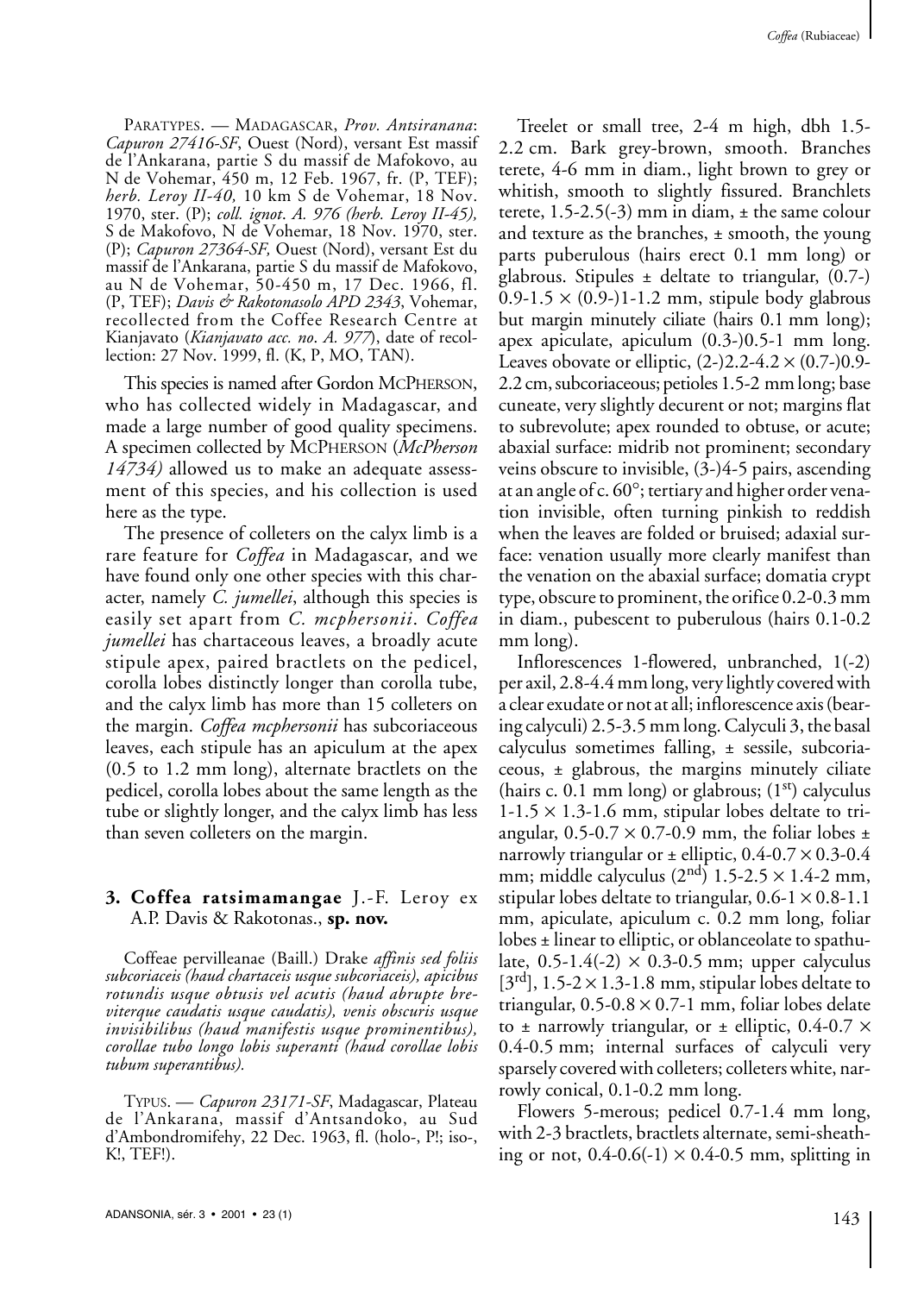

Fig. 3. — *Coffea ratsimamangae* J.-F. Leroy ex A.P. Davis & Rakotonas.: **A**, habit; **B**, leaf, showing position of domatia; **C***,* inflorescence (showing basal, middle and upper calyculi, and calyx); **D**, flower; **E**, infructescence; **F**, detail of pedicel, with bractlets (fruiting stage); **G**, transverse section of fruit; **H**, seed, adaxial and abaxial view (left to right). A, E-H, *Capuron 23323-SF*; B-D, *Capuron 23171-SF*.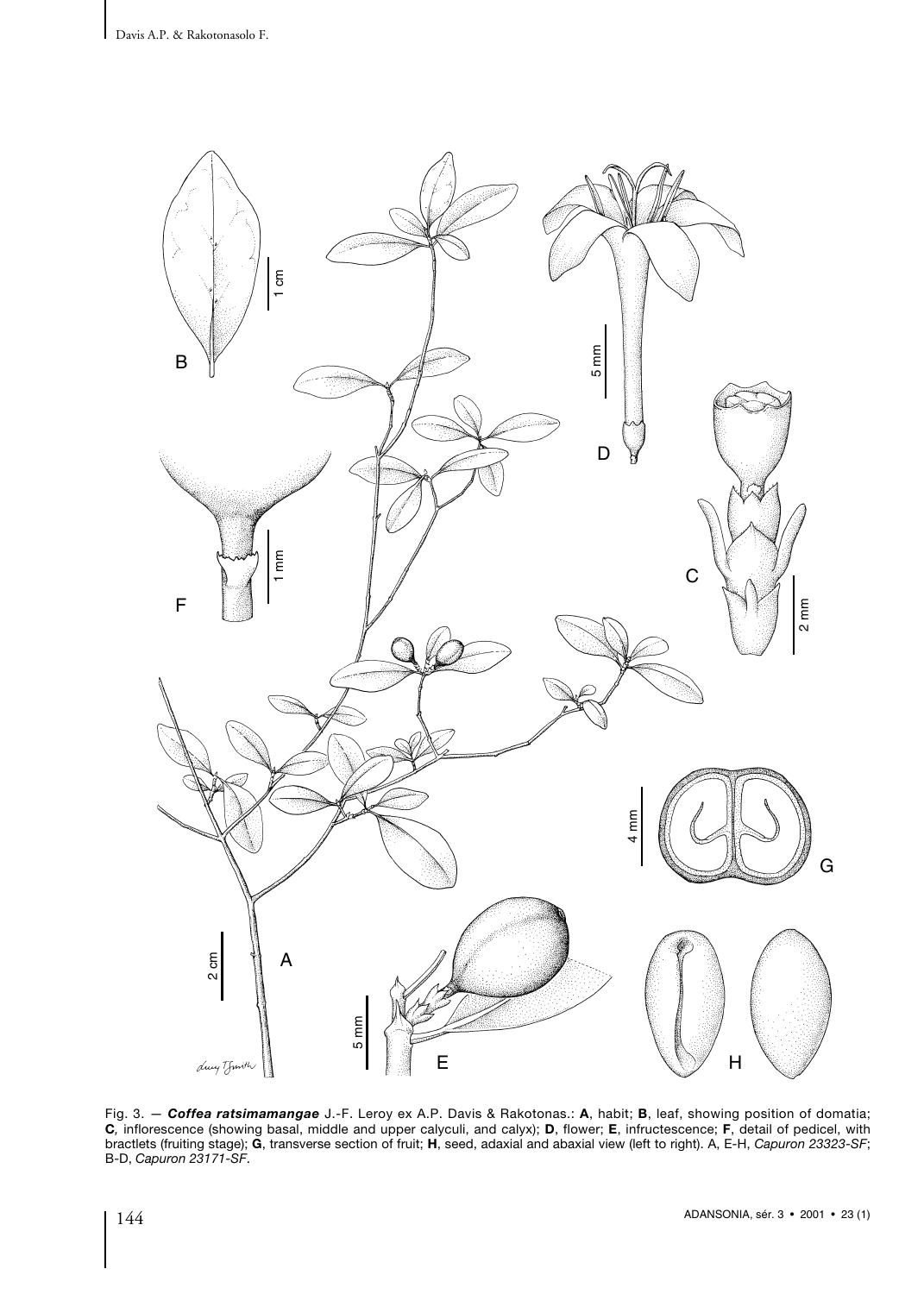

Fig. 4. — Distribution of *Coffea littoralis* (■), *Coffea mcphersonii* (●), *Coffea ratsimamangae* (▲).

fruit, margins coarsely fimbriate to irregularly denate. Calyx (hypanthium) obconical to  $\pm$  campanulate,  $1.5-1.8 \times 1.2-1.5$  mm; calyx limb 5lobed, lobes  $0.4 \times 0.5$ -0.6 mm, margin glabrous; disc domed,  $\pm$  5-lobed. Corolla 11.5-13.5  $\times$  (8-)10-13 mm; corolla tube 8.3-11.5 mm long; corolla lobes  $(4.5-)5.5-6 \times (2.5-)3.3-3.6$  mm. Stamens: filaments 2-2.2 mm long; anthers 4.5-5 mm long. Style 13-15(-17) mm long; stigma lobes 1.2-1.4 mm long.

Fruits ellipsoid to oblong-ellipsoid, bilobed, 8-  $10 \times 6$ -8 mm, pedicel 1.4-1.5 mm long; calyx-limb indistinct, disc indistinct, colour at maturity not known. Seeds elliptic to obovate in outline, 6.5-8  $\times$  4-4.8 mm, light brown (when dry). — Fig. 3.

DISTRIBUTION. — Endemic to Madagascar. Occurring in NE Madagascar, Antsiranana Province, south of Antsiranana (Diego Suarez), near the Réserve d'Analamera, in the vicinity of Irodo, and near the Réserve d'Ankarana. — Fig. 4.

HABITAT AND ECOLOGY. — In seasonally dry transitional forest, composed of mainly evergreen species. A canopy tree in stunted forest, or as an understory component; sometimes on river banks. On alluvial and lake deposits, and sands. Altitude 0-400 m. Locally infrequent to locally frequent.

PHENOLOGY. — Flowering in December, and fruiting in February, but relatively few specimens seen.

PROVISIONAL CONSERVATION STATUS. — IUCN Red List Category: **Endangered** (EN B2 a-e). No populations (based on specimen collections) within current scheme of protected areas; total extent of occurrence is less than 5000 km<sup>2</sup> (c. 465 km<sup>2</sup>)